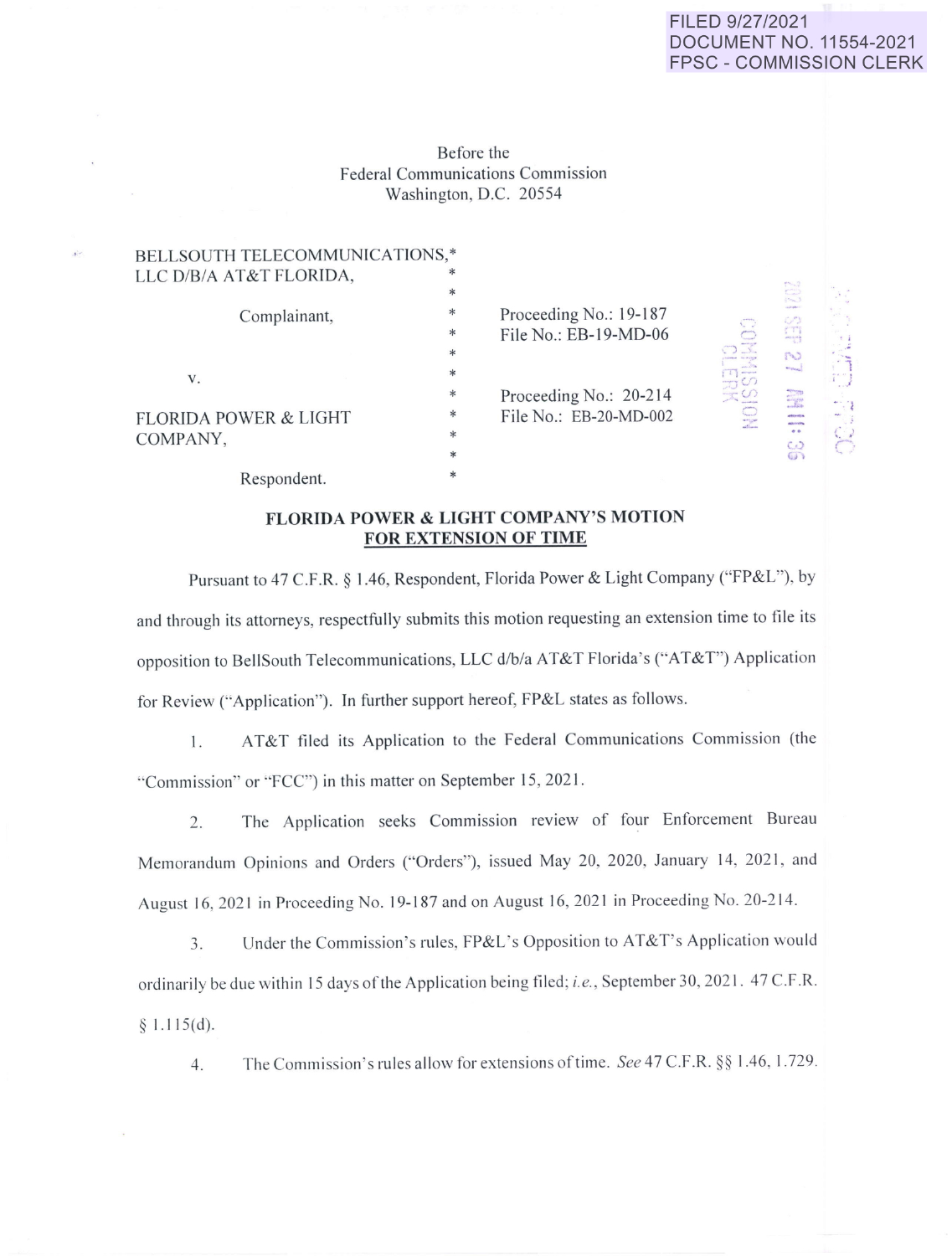5. FP&L requests that the Commission extend the current deadline of September 30, 2021 until October 29, 2021 and allow that any confidential versions of FPL's Opposition may be hand-delivered to the Commission the following business day. Good cause exists for this extension for several reasons.

 $\hat{\mathbf{r}}_i$ 

6. First, AT&T has had substantial amounts of time to analyze each of the four Orders since they were issued and to prepare its arguments; FPL seeks a reciprocally fair amount of time to do the same.

7. Second, lead FCC counsel for FPL already has multiple matters with pressing deadlines over the next several weeks.

8. Third, inside counsel for FPL has an impending trial and must devote substantially all of the next several weeks to trial preparation, trial conduct and post-trial briefing.

9. An extension of time will allow FPL and all counsel sufficient time to work fully and diligently together to brief the relevant issues for the benefit of the Commission's review.

10. The undersigned counsel has communicated with counsel for AT&T and AT&T does not oppose a fifteen (15) day extension of FPL 's deadline to file its Opposition to October 15, 2021 provided that the deadline for AT&T to file its Reply is extended to October 29, 2021. FPL consents to an extension of AT&T's deadline to file its Reply.

2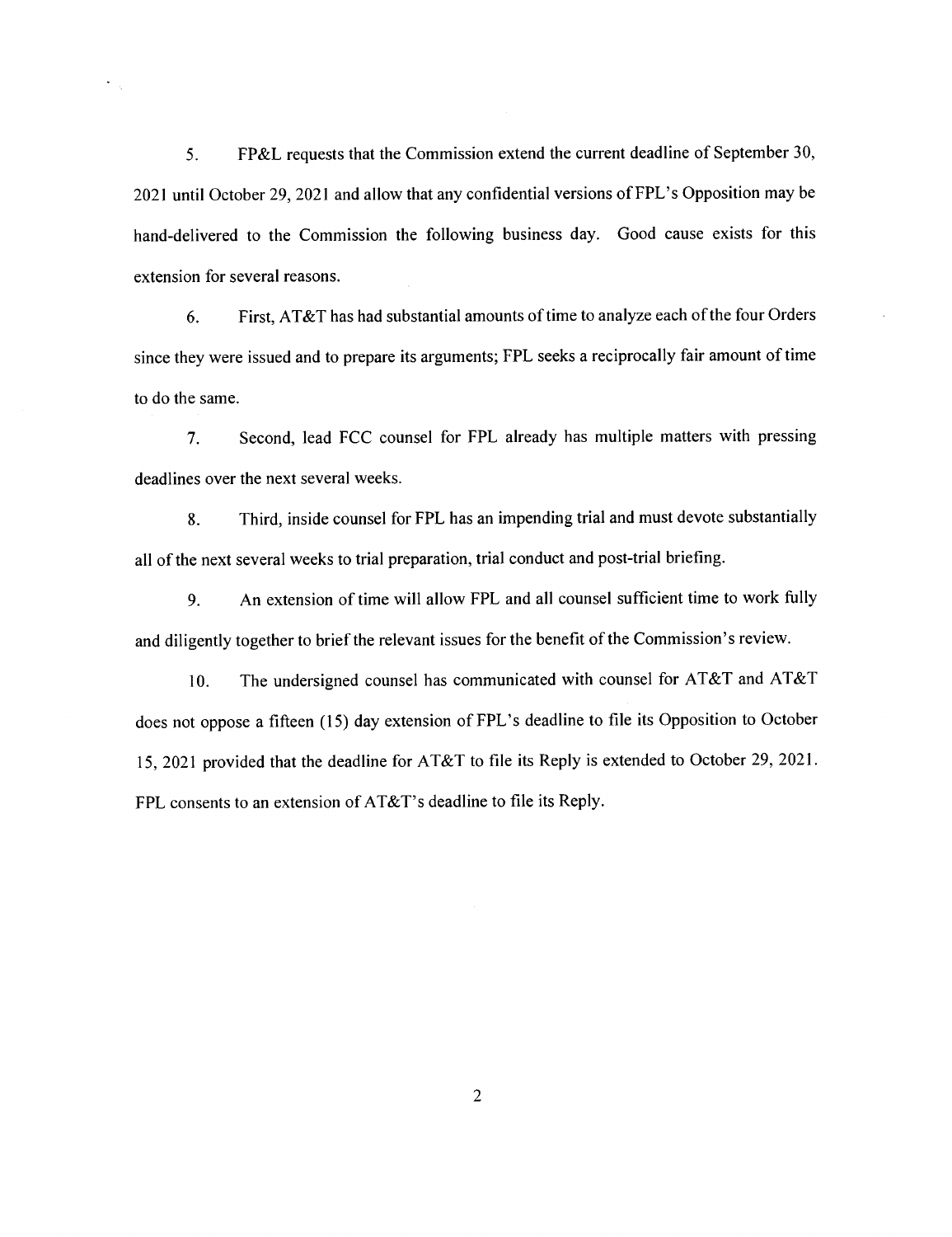Wherefore, pursuant to 47 C.F.R.  $\S$  1.46, Respondent FPL respectfully requests that for the above reasons, the Commission extend the deadline for the filing of FPL's Opposition in this matter until October 29, 2021.

Respectfully submitted,

ECKERT SEAMANS CHERIN & MELLOTT, LLC

*Isl Cody* T. *Murphey*  Charles A. Zdebski Jeffrey P. Brundage Cody T. Murphey 1717 Pennsylvania Avenue, N.W. Washington, D.C. 20006 (Tel) 202.659.6600 (Fax) 202.659.6699 czdebski@eckertseamans.com

Joseph Ianno, Jr. Maria Jose Moncada Charles Bennett Florida Power & Light Company 700 Universe Boulevard Juno Beach, Florida 33408

*Counsel to Florida Power and Light Company*